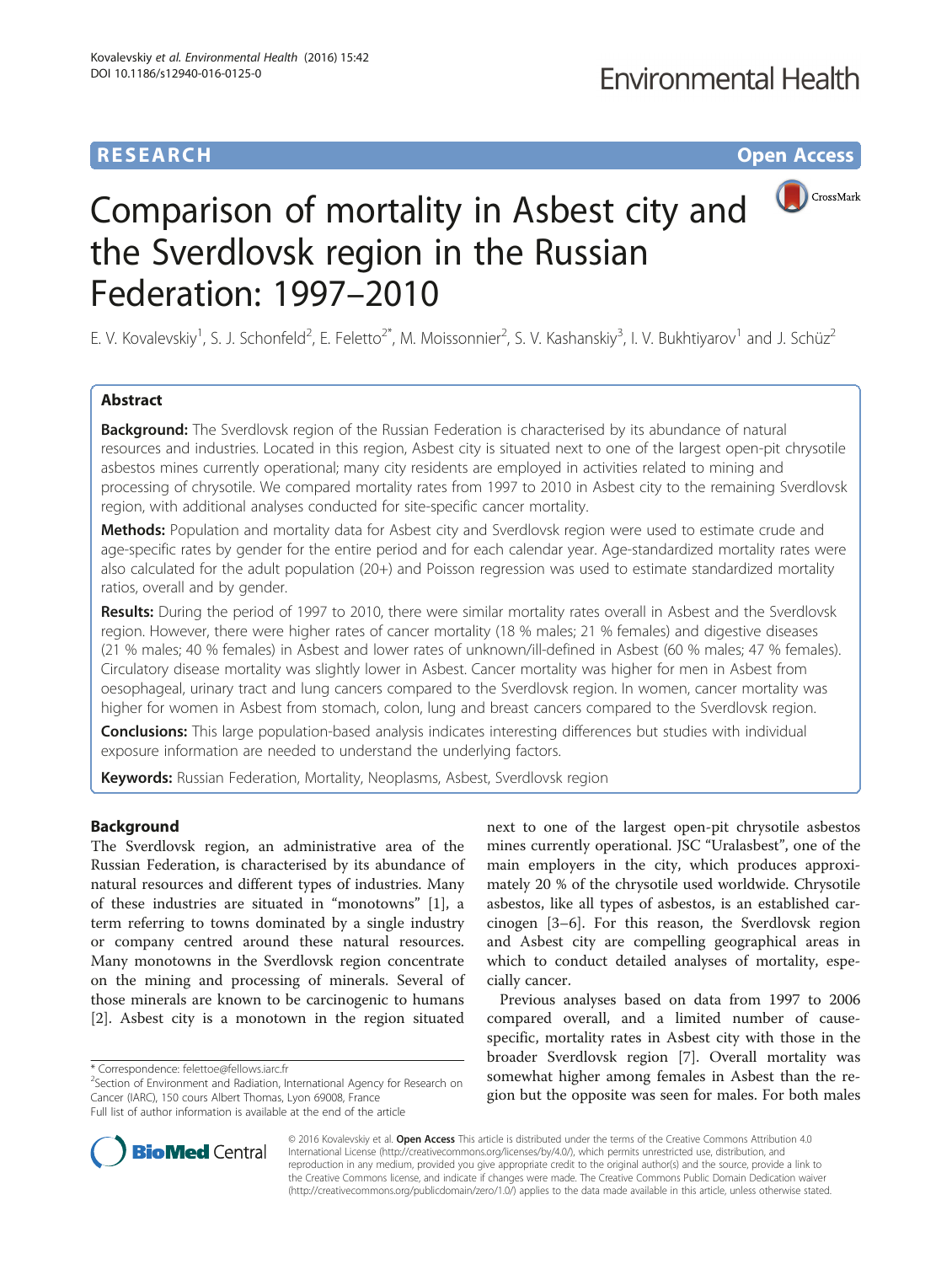and females, mainly for older ages (≥59 years for males and ≥54 years for females), mortality rates were higher in Asbest city compared with the broader Sverdlovsk region for all cancers combined as well as for the groups of respiratory and digestive cancers [\[7](#page-6-0)]. Individual cancer sites were not investigated.

In this paper, we expand upon the above-referenced work and include data from 2007 to 2010, thus adding substantially to the number of deaths. The principal objectives were to describe and compare mortality rates in Asbest city with those of the rest of the Sverdlovsk region, with additional analyses conducted for site-specific cancer mortality.

#### Method

Population and mortality data for Asbest city and Sverdlovsk region were obtained from the Sverdlovsk regional territorial body of the Federal State Statistic Service of the Russian Federation (FSSS). For purposes of comparing Asbest with the rest of the Sverdlovsk region, we subtracted the Asbest mortality and population data from the full Sverdlovsk region. Hereafter, the "Sverdlovsk region" refers to the region excluding Asbest city. The age distributions of the population (shown for three calendar years in Additional file [1:](#page-6-0) Figure S1) and total number of deaths (Additional file [2](#page-6-0): Figure S2) were similar for Asbest city and the Sverdlovsk region. Mortality data were provided according to the Russian classification system of which different versions were used by the FSSS for 1997–1998 and 1999–2010, with a more detailed breakdown of causes of death provided after 1998. The classification systems were previously described in a study of Russian Federation mortality rates by cause and geographic region [\[8](#page-6-0)]. Briefly, the version used in 1997–1998 corresponds to the ninth revision of the International Classification of Diseases (ICD-9) [\[9](#page-6-0)] although some individual ICD-9 diagnoses are grouped together in the Russian system. The 1999–2010 version is more detailed and based on the ICD-10 [\[10](#page-6-0)]. Site-specific mortality rates for neoplasms were investigated where permitted by both coding systems. It was not within the scope of the study to access death certificates, which would have been useful in identifying cancer types that we problematic to isolate within the coding systems (e.g., mesothelioma).

Crude and age-specific rates per 100,000 persons were calculated by gender and region (Asbest city and Sverdlovsk region). Age-standardized mortality rates (ASRs) per 100,000 persons were estimated for the entire period (1997–2010) and for individual calendar years using the European age standard [\[11](#page-6-0)]. The data were restricted to ages ≥20, grouped into 5-year age groups and weighted as follows for calculation of ASRs: 20–24 (0.10), 25–29 (0.10), 30–34 (0.10), 35–39 (0.10), 40–44 (0.10), 45–49 (0.10), 50–54 (0.10), 55–59 (0.08), 60–64 (0.07), 65–69 (0.06), 70+ (0.10). Poisson regression models were used to estimate standardized mortality ratios (SMRs) and exact 95 % confidence intervals (95 % CIs) overall, by gender and by specific causes of death in Stata version 13.1, using the number of observed deaths in Asbest city as the outcome and the expected number of deaths (calculated by multiplying age-specific death rates in Sverdlovsk oblast (excluding Asbest city) to the Asbest city population) as the log offset. Confidence intervals excluding 1.0 were considered statistically significant. Heterogeneity between gender-specific SMRs was evaluated using likelihood ratio tests (LRT), comparing models with a single SMR estimate to those with gender-specific estimates with Pvalues < 0.05 considered statistically significant.

#### Results

Between 1997 and 2010, there were a total of 16,596 deaths (52 % among males, 48 % among females) in Asbest town and 932, 699 deaths (53 % among males, 47 % among females) in the Sverdlovsk region at age ≥20 years. Table [1](#page-2-0) shows the ASRs for the period of 1997 to 2010 for all major categories of mortality in Asbest City and the Sverdlovsk region as well as the SMRs comparing the two populations. Among males and females in both areas, the leading cause of death was from circulatory diseases. This was followed by deaths from cancer and external causes although the relative contribution of these two causes varied between groups; the mortality rate from cancer greatly exceeded that from external causes among females in both areas whereas in the Sverdlovsk region the mortality rate from external causes was markedly higher than that from cancer among males. Among males in Asbest city the mortality rates from cancer and external causes were similar. The fourth leading contributor to death was digestive diseases in all groups except for males in the Sverdlovsk region among whom respiratory deaths exceeded those from the digestive system diseases.

For all persons (i.e., males and females combined), the mortality rates from cancer, endocrine, nutritional and metabolic diseases, digestive diseases, genitourinary diseases and other causes were significantly higher in Asbest than in Sverdlovsk region (SMRs 1.20 to 1.46) although only cancer and digestive disease contributed large numbers of deaths in either area. In contrast, mortality rates from respiratory diseases, mental and behavioural disorders, as well as external and ill-defined and unknown causes of death were significantly lower in Asbest City compared to the Sverdlovsk region (SMRs 0.57 to 0.95). Other causes of death for which SMRs were less than 1 but were not statistically significant include circulatory diseases, infectious and parasitic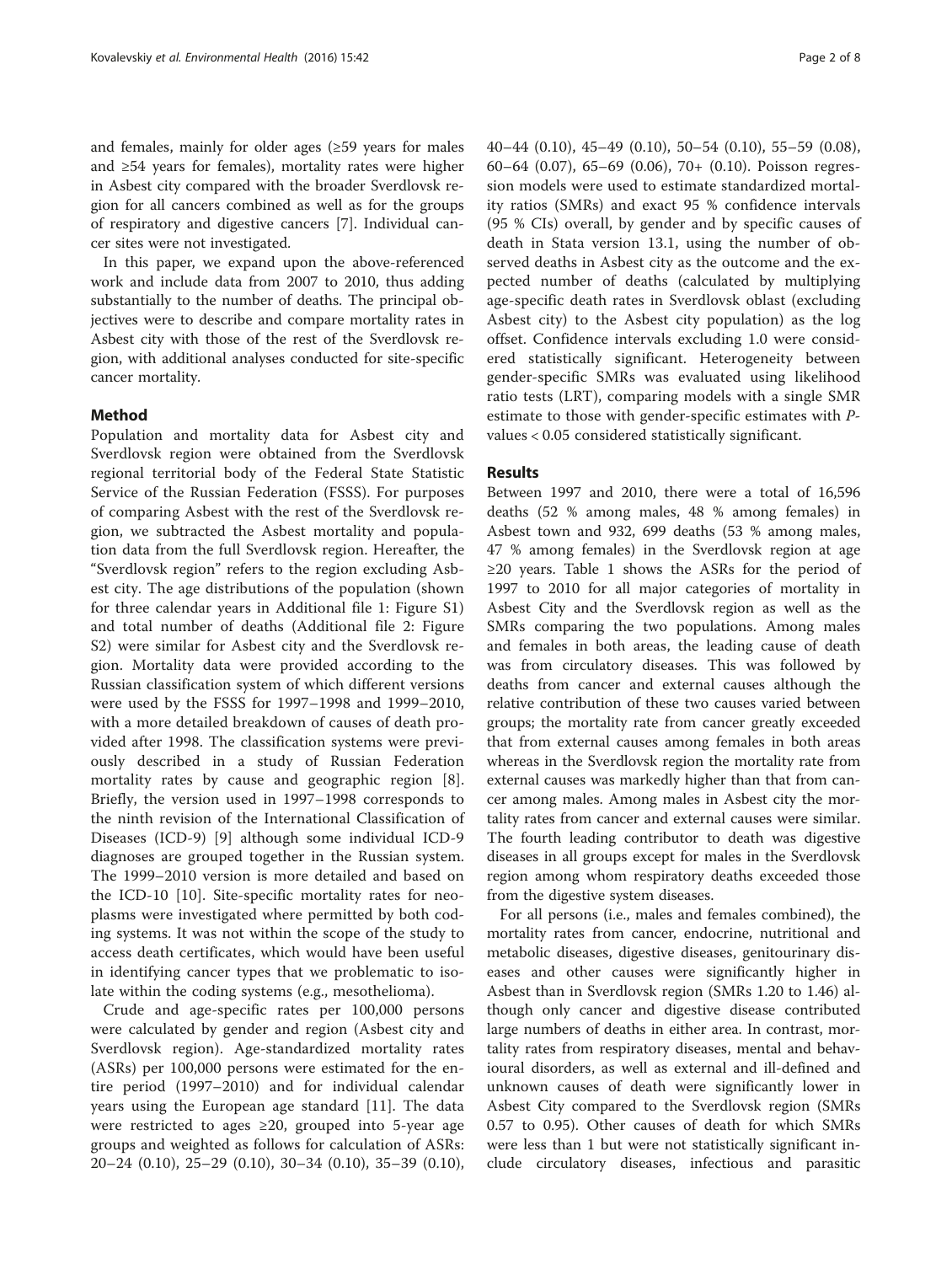| Sverdlovsk Region by Gender: 1997–2010        |            |            |                           |                        |            |            |                           |                          |            |            |                           |                          |  |
|-----------------------------------------------|------------|------------|---------------------------|------------------------|------------|------------|---------------------------|--------------------------|------------|------------|---------------------------|--------------------------|--|
|                                               | Males      |            |                           |                        | Females    |            |                           |                          | Persons    |            |                           |                          |  |
| Cause of death                                | $O$ Asbest | ASR Asbest | ASR <sub>Sverdlovsk</sub> | SMR (95 % CI)          | $O$ Asbest | ASR Asbest | ASR <sub>Sverdlovsk</sub> | SMR (95 % CI)            | $O$ Asbest | ASR Asbest | ASR <sub>Sverdlovsk</sub> | SMR (95 % CI)            |  |
| All-cause mortality                           | 8661       | 2763.9     | 2801.7                    | $0.98(0.96 - 1.00)$    | 7935       | 1388.5     | 1352.4                    | $1.03(1.00 - 1.05)$      | 16596      | 1947.3     | 1941.6                    | $1.00 (0.99 - 1.02)^{c}$ |  |
| Infectious and parasitic diseases             | 220        | 61.9       | 68.2                      | $0.90(0.79 - 1.03)$    | - 65       | 14.6       | 14.5                      | $1.04(0.81 - 1.33)$      | 285        | 36.1       | 38.9                      | $0.93(0.83 - 1.05)$      |  |
| Cancer                                        | 1503       | 496.6      | 416.2                     | $1.18(1.12 - 1.24)$    | 1251       | 229.9      | 192.5                     | $1.21(1.14 - 1.28)$      | 2754       | 322.3      | 270.5                     | $1.20(1.15 - 1.24)$      |  |
| Diseases of blood and blood<br>forming organs | 3          | 1.0        | 1.2                       | $0.80(0.17 - 2.34)$ 4  |            | 0.8        | 0.9                       | $0.84$ $(0.23 - 2.16)$ 7 |            | 0.8        | 1.0                       | $0.83(0.33 - 1.70)$      |  |
| Endocrine, nutritional, metabolic<br>diseases | -34        | 10.7       | 7.5                       | 1.41 (0.98-1.97) 74    |            | 13.0       | 9.9                       | $1.38(1.08 - 1.73)$      | 108        | 12.5       | 9.2                       | $1.39(1.14 - 1.68)$      |  |
| Mental and behaviour disorders                | 16         | 4.3        | 8.2                       | $0.51(0.29 - 0.83)$ 8  |            | 1.6        | 2.2                       | $0.75(0.32 - 1.47)$      | 24         | 3.0        | 5.1                       | $0.58(0.37 - 0.87)$      |  |
| Diseases of nervous system                    | 52         | 15.7       | 20.1                      | $0.76(0.57 - 1.00)$    | - 57       | 10.8       | 9.3                       | $1.26(0.95 - 1.63)$      | 109        | 13.2       | 14.0                      | $0.96$ $(0.79-1.16)^c$   |  |
| Diseases of circulatory system                | 4043       | 1354.6     | 1380.5                    | $0.98(0.95 - 1.01)$    | 5059       | 837        | 862.7                     | $0.97(0.94 - 1.00)$      | 9102       | 1042.2     | 1067.2                    | $0.98(0.96 - 1.00)$      |  |
| Diseases of respiratory system                | 359        | 114.3      | 162.3                     | $0.71(0.64 - 0.78)$    | 207        | 37.6       | 36.8                      | $1.04(0.90 - 1.19)$      | 566        | 66.9       | 83.8                      | $0.80~(0.74 - 0.87)^c$   |  |
| Diseases of digestive system                  | 416        | 129.3      | 105.3                     | $1.21(1.10-1.33)$      | 386        | 74.9       | 53.3                      | $1.40(1.28 - 1.55)$      | 802        | 96.6       | 74.7                      | 1.30 $(1.21 - 1.39)^{c}$ |  |
| Diseases of genitourinary system              | 54         | 17.7       | 16.0                      | $1.09(0.82 - 1.43)$    | - 77       | 14.6       | 9.5                       | $1.55(1.22 - 1.94)$      | 131        | 15.5       | 11.7                      | $1.33(1.11 - 1.57)$      |  |
| All external causes <sup>d</sup>              | 1764       | 497.9      | 527.7                     | $0.94(0.90 - 0.99)$    | -541       | 117.8      | 124.3                     | $0.94(0.87 - 1.03)$      | 2305       | 290.4      | 306.4                     | $0.95(0.91 - 0.99)$      |  |
| Other causes of death <sup>e</sup>            | 44         | 14.7       | 13.1                      | $1.11(0.80 - 1.49)$    | -161       | 27.5       | 17.4                      | $1.61(1.37-1.88)$        | 205        | 23.5       | 16.2                      | 1.46 $(1.27 - 1.68)^{c}$ |  |
| Ill-defined and unknown causes                | 153        | 45.1       | 75.3                      | $0.60(0.51 - 0.71)$ 45 |            | 8.5        | 18.9                      | $0.47(0.34 - 0.63)$      | 198        | 24.3       | 42.9                      | $0.57(0.49 - 0.65)$      |  |

<span id="page-2-0"></span>Table 1 Age-standardized rates (ASR) (per 100,000 person-years)<sup>a</sup> and standardized mortality ratios (SMR) for major categories of death for ages 20+ in Asbest city and<br>Caralla ul Dacian by Candar 1007, 2010. Sverdlovsk Region by Gender: 1997–2010

<sup>a</sup>Age-standardized rates for ages 20+ calculated using European standard (5-year age groups 20–69, and 70+)<br><sup>b</sup>Number of cases observed in Asbest city

Number of cases observed in Asbest city

<sup>c</sup>Male and female SMRs statistically significantly different ( $p < 0.05$ ) based on likelihood ratio test<sup>dr</sup> or males and females combined, the largest ASRs for specific external causes were observed for

<sup>d</sup>For males and females combined, the largest ASRs for specific external causes were observed for homicides, suicides, other external causes, falls and motor vehicle accidents (traffic and non) in Asbest city and suicides, injury of undetermined intent, other external causes, unintentional poisoning by alcohol and homicides in Sverdlovsk region

eOther includes categories of pregnancy and childbirth, perinatal, congenital anomalies, benign tumours, otitis media and other diseases of mastoid processes, senility, diseases of skin, diseases of musculoskeletal system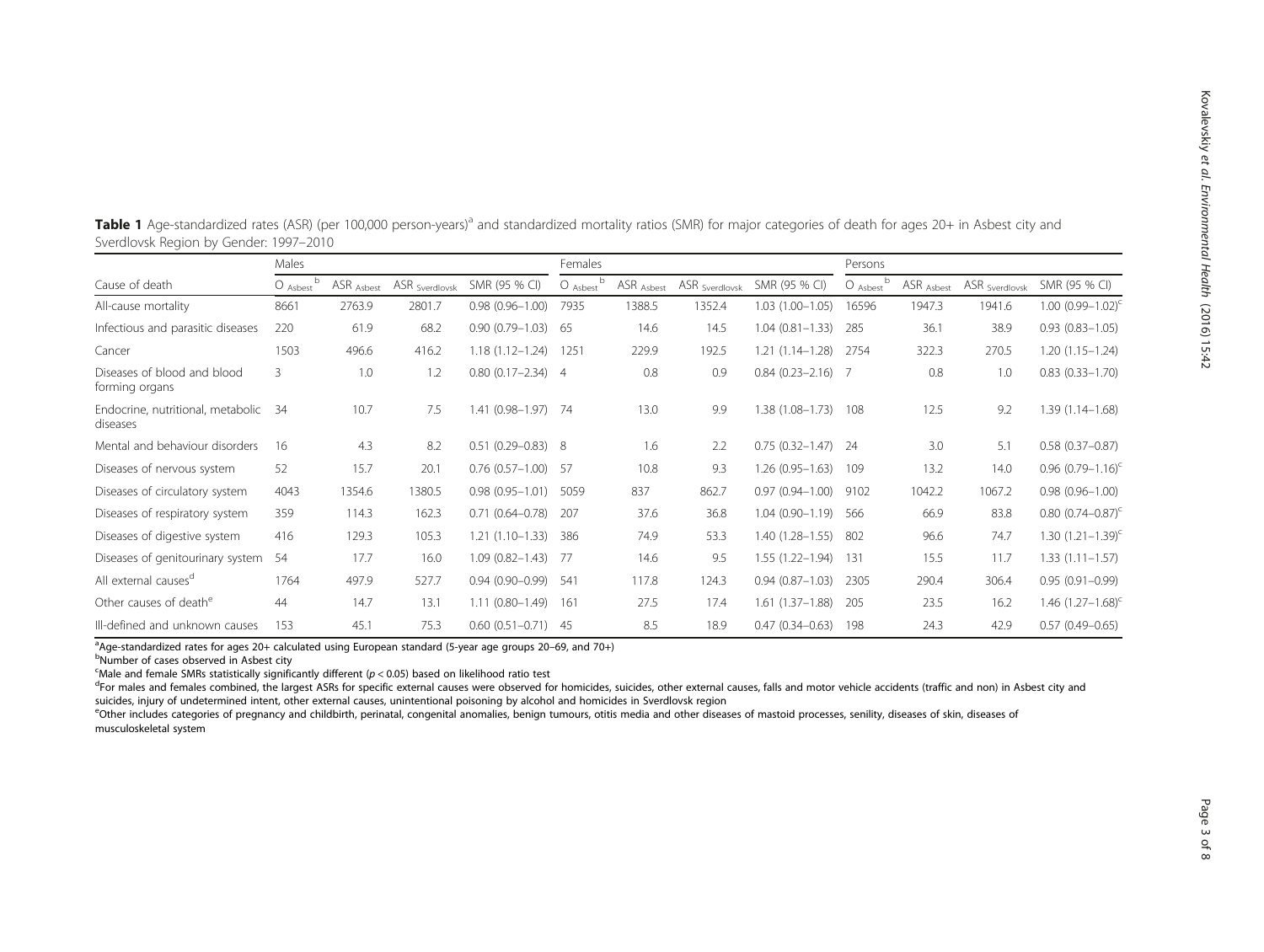<span id="page-3-0"></span>diseases, nervous system, and diseases of blood and blood forming organs. Statistically significant differences between male and female SMRs were observed for allcause mortality as well as respiratory, nervous, digestive diseases and the category of "other" causes of death.

The mortality rate from all causes was slightly lower among males in Asbest City then in the Sverdlovsk region (SMR 0.98; 95 % 0.96–1.00) whereas it was marginally elevated for females (SMR 1.03; 95 % 1.00–1.05). For respiratory and nervous system mortality, the rates among males were significantly lower in Asbest than the Sverdlovsk region and this was not observed among females. Although mortality from digestive diseases was consistently higher in Asbest than the Sverdlovsk region, the SMR among females was greater than that for males.

The yearly ASRs for all-cause mortality as well as for selected causes of death are shown by gender and region in Fig. 1. In both regions, mortality rates from these causes were consistently higher among males than females. Consistent with the smaller population size in Asbest city (Additional file [1:](#page-6-0) Figure S1), there was much greater fluctuation in the mortality rates over time in Asbest city than in Sverdlovsk region. These figures show a decline in the mortality rates from all-cause mortality as well as circulatory diseases, external causes and respiratory diseases among males and females in both Asbest city and Sverdlovsk region after 2005. In contrast, the rates of digestive disease mortality and mortality from ill-defined and unknown causes appeared to be increasing in all groups. These figures further illustrate that the pattern or direction of differences between Asbest city and Sverdlovsk region was generally consistent over time (i.e., consistently higher in Asbest than Sverdlovsk region or vice versa).

Table [2](#page-4-0) shows the ASRs and SMRs from 1997 to 2010 for cancer mortality by site. In both regions, the leading causes of cancer mortality were lung cancer in males and breast cancer in females. This was followed by stomach cancer for both males and females. For all persons, the site-specific SMRs were significantly greater than 1 for cancers of the lung, oesophagus, stomach, colon, as well as for the groups of other digestive and urinary tract (SMRs 1.19 to 1.46). Breast cancer mortality was also significantly higher among women in Asbest city than the Sverdlovsk region. No significant differences between Asbest city and Sverdlovsk region were observed for mortality rates of other cancers. The only statistically significant difference between the male and female SMRs was for lung cancer [males - 1.20 (1.10– 1.31); females – 1.76 (1.45–2.12)] but in both cases the rates were higher in Asbest city than Sverdlovsk region.

### **Discussion**

We compared mortality rates for the adult population of Asbest city, a monotown in the Sverdlovsk region developed around the mining and processing of chrysotile asbestos, with those for the rest of the region from 1997 to 2010. As observed for the region as a whole, the leading causes of death in Asbest city were from circulatory diseases, cancer, and external causes. This is consistent with previously published data from the Russian Federation [[8, 12\]](#page-6-0). We also observed a decrease in all-cause mortality, circulatory diseases, external causes and respiratory diseases among males and females in both Asbest city and Sverdlovsk region after 2005; this recent decline in

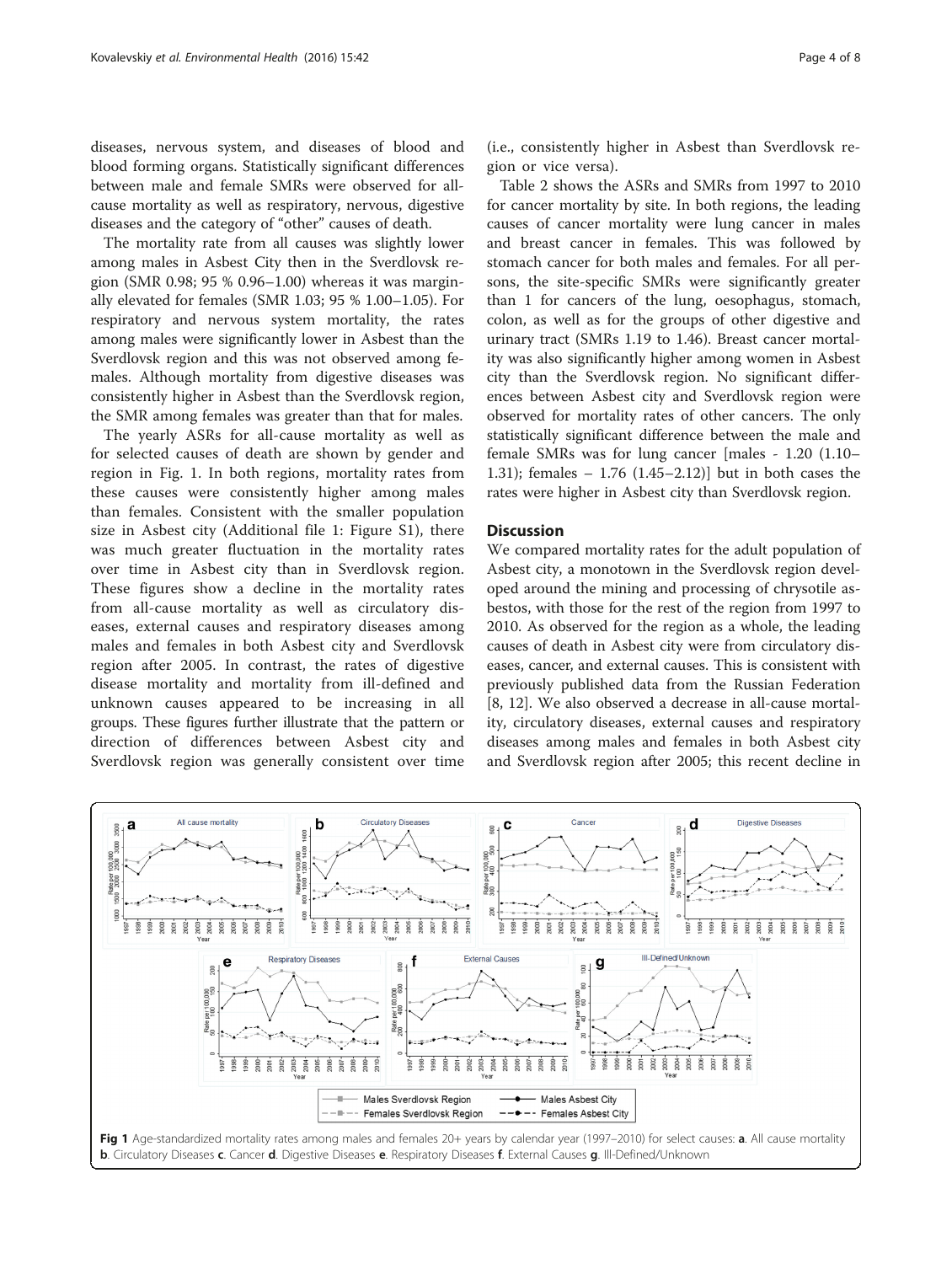<span id="page-4-0"></span>

|                         | Males                              |                       |                           |                        | Females        |                       |                           |                     | Persons        |                       |                           |                          |  |
|-------------------------|------------------------------------|-----------------------|---------------------------|------------------------|----------------|-----------------------|---------------------------|---------------------|----------------|-----------------------|---------------------------|--------------------------|--|
| Cancer                  | b<br>$O$ $_{\text{Asbest}}$ $\sim$ | ASR <sub>Asbest</sub> | ASR <sub>Sverdlovsk</sub> | SMR (95 % CI)          | $O$ Asbest $b$ | ASR <sub>Asbest</sub> | ASR <sub>Sverdlovsk</sub> | SMR (95 % CI)       | $O$ Asbest $b$ | ASR <sub>Asbest</sub> | ASR <sub>Sverdlovsk</sub> | SMR (95 % CI)            |  |
| Respiratory             |                                    |                       |                           |                        |                |                       |                           |                     |                |                       |                           |                          |  |
| Larynx                  | 48                                 | 15.6                  | 12.0                      | $1.29(0.95 - 1.71)$ 3  |                | 0.7                   | 0.4                       | 1.40 (0.29-4.08)    | - 51           | 6.1                   | 4.7                       | $1.30(0.97 - 1.71)$      |  |
| Trachea, bronchus, lung | 489                                | 161.2                 | 132.6                     | $1.20(1.10-1.31)$ 112  |                | 19.3                  | 11.3                      | $1.76(1.45 - 2.12)$ | 601            | 69.9                  | 55.1                      | $1.29$ $(1.18 - 1.39)^c$ |  |
| Other respiratory       | 13                                 | 3.8                   | 2.3                       | $1.78(0.95 - 3.05)$ 5  |                | 0.9                   | 0.7                       | $1.37(0.44 - 3.20)$ | 18             | 2.2                   | 1.3                       | $1.65(0.98 - 2.61)$      |  |
| Digestive               |                                    |                       |                           |                        |                |                       |                           |                     |                |                       |                           |                          |  |
| Oesophagus              | 51                                 | 16.9                  | 11.3                      | 1.46 (1.09-1.92) 15    |                | 2.6                   | 1.8                       | $1.43(0.80 - 2.35)$ | 66             | 7.6                   | 5.3                       | $1.46(1.13 - 1.85)$      |  |
| Stomach                 | 188                                | 61.9                  | 55.1                      | $1.12(0.96 - 1.29)$    | 165            | 30.1                  | 23.2                      | $1.28(1.10-1.50)$   | 353            | 41.4                  | 34.6                      | $1.19(1.07 - 1.32)$      |  |
| Small intestine         | 4                                  | 1.3                   | 1.3                       | $1.02(0.28 - 2.61)$ 6  |                | 1.1                   | 0.7                       | $1.49(0.55 - 3.24)$ | - 10           | 1.2                   | 0.9                       | $1.26(0.60 - 2.31)$      |  |
| Colon                   | 86                                 | 28.7                  | 23.6                      | $1.24(0.99 - 1.53)$    | 145            | 25.9                  | 18.1                      | $1.42(1.20 - 1.67)$ | 231            | 26.7                  | 19.7                      | $1.35(1.18 - 1.53)$      |  |
| Rectum                  | 80                                 | 27.9                  | 22.5                      | $1.20(0.95 - 1.49)$ 73 |                | 12.7                  | 12.6                      | $1.04(0.81 - 1.31)$ | 153            | 17.5                  | 15.8                      | $1.12(0.95 - 1.31)$      |  |
| Other digestive         | 145                                | 47.2                  | 36.5                      | 1.29 (1.09-1.52)       | 126            | 22.6                  | 20.5                      | $1.09(0.91 - 1.30)$ | 271            | 31.7                  | 26.6                      | $1.19(1.05 - 1.34)$      |  |

|           | Table 2 Age-standardized rates (per 100,000 person-years) <sup>a</sup> for cancer and standardized mortality ratios (SMRs), for ages 20+ in Asbest city and Sverdlovsk Region by Gender: |  |  |  |
|-----------|------------------------------------------------------------------------------------------------------------------------------------------------------------------------------------------|--|--|--|
| 1997-2010 |                                                                                                                                                                                          |  |  |  |

Leukaemia 33 11.4 9.1 1.18 (0.81–1.66) 37 7.1 5.1 1.37 (0.97–1.89) 70 8.2 6.5 1.28 (0.99–1.62) Other hematopoietic 29 9.1 8.4 1.08 (0.72–1.55) 38 7.0 5.2 1.40 (0.99–1.93) 67 8.0 6.4 1.24 (0.96–1.58)

Lip, oral cavity, pharynx 28 9.2 13.7 0.65 (0.43–0.94) 14 2.3 2.1 1.21 (0.66–2.03) 42 5.0 6.5 0.77 (0.56–1.04)

|                   |     |      |                          | . |                                                                                          |  |  |
|-------------------|-----|------|--------------------------|---|------------------------------------------------------------------------------------------|--|--|
| Other/unspecified | 118 |      |                          |   | 37.7 35.1 1.07 (0.88–1.28) 127 23.4 20.0 1.20 (1.00–1.43) 245 29.0 25.6 1.14 (1.00–1.29) |  |  |
| Urinary tract     |     | 38.8 | 29.4 1.31 (1.08–1.57) 40 |   | 7.1 6.8 1.05 (0.75–1.43) 156 18.2 14.7 1.24 (1.05–1.45)                                  |  |  |

Breast 194 37.8 32.1 1.19 (1.03–1.37)

Cervix 35 7.0 8.3 0.86 (0.60–1.20) Uterus 51 9.7 9.0 1.05 (0.78–1.39) Other female genital 65 12.5 14.5 0.86 (0.66–1.10)

<sup>a</sup>Age-standardized rates for ages 20+ calculated using European standard (5-year age groups 20–69, and 70+)<br><sup>b</sup>Number of cases observed in Asbest sity

Number of cases observed in Asbest city

Digestive

Hematopoietic

Male genital

Female genital

 $\epsilon$ Male and female SMRs statistically significantly different ( $p < 0.05$ ) based on likelihood ratio test

Prostate 67 23.4 21.5 1.09 (0.85–1.39) Other male genital  $\overline{7}$  2.3 1.5 1.47 (0.59–3.03)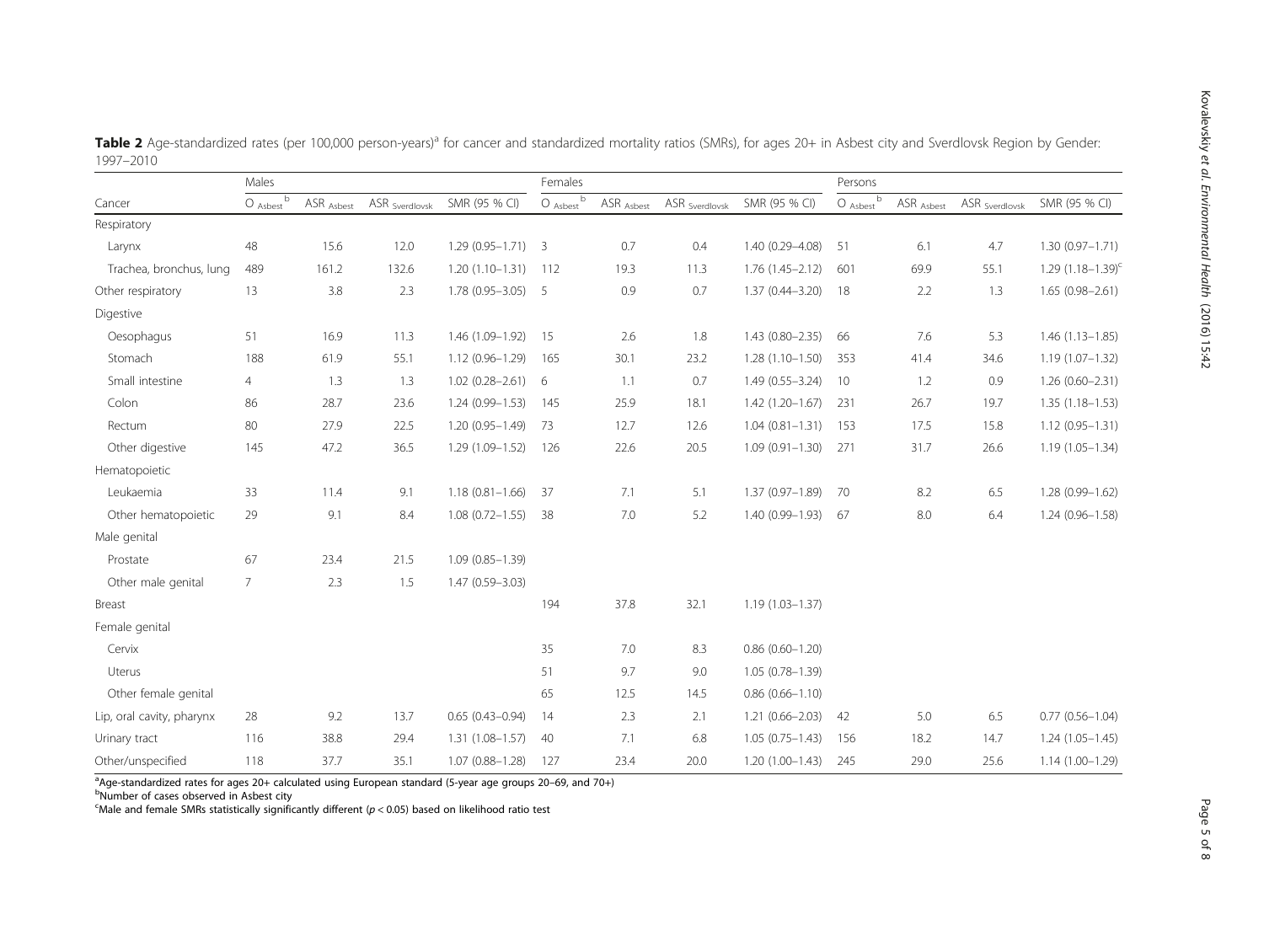all-cause mortality and circulatory disease has been reported previously for other parts of the Russian Federation [\[13](#page-6-0)–[15\]](#page-6-0). The mortality rates from cancer, endocrine, nutritional and metabolic diseases, digestive diseases, genitourinary diseases and the category of other causes were 20 % to 40 % higher in Asbest city than in the larger Sverdlovsk region whereas rates for respiratory diseases, mental and behavioral disorders, as well as external and ill-defined and unknown causes of death were significantly lower. The leading causes of cancer mortality were similar in the two areas (lung and stomach among men, stomach and breast among women) but for most sites examined, the rates were higher in Asbest city than the Sverdlovsk region.

One of the primary reasons for studying mortality patterns in Asbest is the city's long history of chrysotile asbestos mining and processing activities. Asbestos, including chrysotile and all other forms, is an established human carcinogen [[6\]](#page-6-0); it causes cancers of the lung, ovary, larynx as well as mesothelioma. Positive associations have also been reported for colorectal, stomach and pharyngeal cancers although the evidence is inconclusive [\[6](#page-6-0)]. Mortality rates for cancers of the lung, stomach, and colon were statistically significantly higher in Asbest city compared with the wider Sverdlovsk region. In a previous study of lung cancer incidence rates among males in Asbest city and the Sverdlovsk region found consistently elevated rates in Asbest city for the period of 1958 to 2008 [[16\]](#page-6-0). Our findings are consistent with these results. In addition, there were nonsignificant elevated SMRs were also observed for cancers of larynx and rectum. Unlike lung cancer, non-malignant diseases of the respiratory system (composed largely of chronic lower respiratory diseases and pneumonia with few cases of conditions associated with external agents) were lower in Asbest city than in the Sverdlovsk region for males. We were not able to look specifically at pharynx or ovary cancers for the entire period due to the broad grouping in the cause-of-death classification. Furthermore, it was not possible to isolate mortality from mesothelioma as it is not coded separately in either version classification systems used by the FSSS, and there is no dedicated national register for the disease [[17\]](#page-6-0). It has been shown in a review of mesothelioma cases reported from 1881 to 2006 in individual studies in the Russian Federation that over 80 % were of the pleura, with other types being very rare [[17\]](#page-6-0), which is similar to reported pleural mesothelioma cases in other countries [\[18](#page-6-0)]. As a result, any cases over the period included in our study would likely be included with "other respiratory cancers" which is elevated, but not significantly, in Asbest city compared to the Sverdlovsk region. However, there were only two known cases of malignant pleural mesothelioma in the Sverdlovsk region (personal communication with the Civil Statue Registry Office). Review of original text from death certificates, as would be obtained in studies based on individual rather than population data, would be needed to investigate this cause of death. As part of this register-based study, it was not possible to access the death certificates for other respiratory cancers to determine if they were due to mesothelioma. The increased mortality from several asbestos-related sites may be related to exposures among Asbest city residents, especially occupational exposure as many of the residents were employed in the mines, processing mills as well as manufacturing of other products from chrysotile, but there could be a complex influence of both occupational and environmental exposures present. Other explanations however cannot be dismissed, particularly as there was a general tendency towards higher rates in Asbest city than in the Sverdlovsk region for most cancer sites examined, including those not generally understood to be related to asbestos.

Mortality rates from external causes and digestive diseases, the third and fourth leading causes of death in Asbest city, also differed significantly from the regional rates. There were marginally lower mortality rates from external causes in Asbest city compared to the Sverdlovsk region whereas digestive disease mortality was elevated. Previous studies in the Russian Federation that have focused on mortality trends over time have highlighted the association between patterns of tobacco and alcohol consumption and multiple causes of death including cardiovascular and digestive diseases as well as external causes [[8, 12](#page-6-0), [14](#page-6-0), [15](#page-6-0), [19](#page-6-0)–[21\]](#page-6-0). We observed somewhat lower mortality rates from circulatory disease and diseases of the respiratory system (non-malignant) in Asbest city compared to the Sverdlovsk region. However, in the absence of individual risk factor information, it is not possible to infer the extent to which differences observed between populations reflect differences in the distribution of risk factors and/or factors related to classification of cause of death. This is an inherent limitation of this type of ecological study.

Notably, we observed lower rates of mortality from illdefined and unknown causes in Asbest city compared with the Sverdlovsk region although they were only 1 and 2 % of deaths respectively for persons age ≥20 years. Figure [1](#page-3-0) showed an increase in the mortality rates due to unknown and ill-defined causes over time but the overall low prevalence of deaths that cannot be classified suggests a good quality of the data. The lack of individual information, discussed above, is a general limitation of studies based on population-level mortality data. Studies of this nature, however, benefit from the large number of cases from which to estimate mortality rates, although case numbers were still limited for less common causes of death including several individual cancer sites.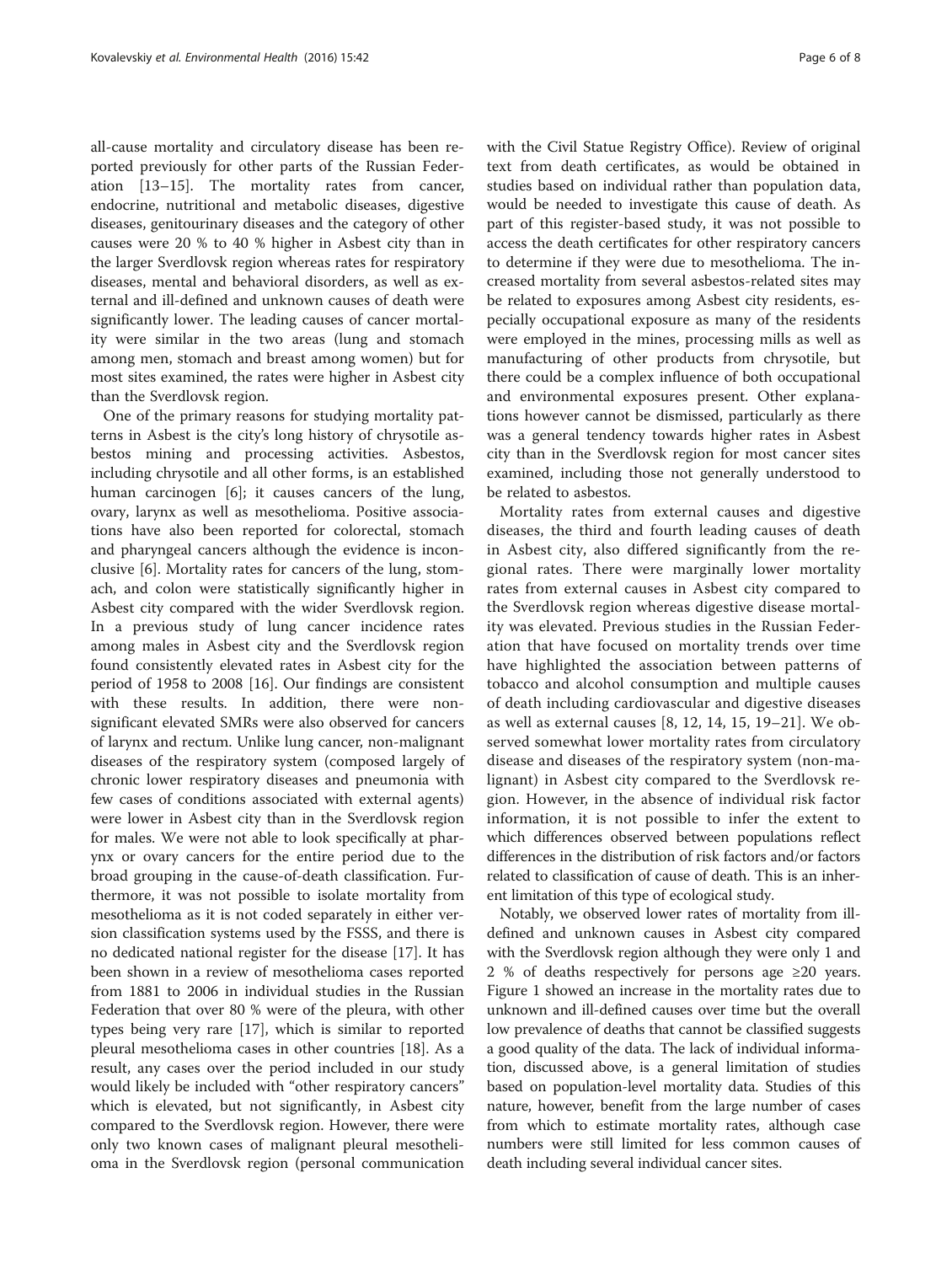## <span id="page-6-0"></span>Conclusion

In summary, this large population-based study indicates interesting differences between Asbest city and the rest of the Sverdlovsk region for some of the leading causes of mortality. Studies with individual exposure information are needed to understand the factors underlying these differences. One such study is currently underway to better understand the association between chrysotile exposure and the risk of cancer mortality among workers at the mine and processing mills of the JSC Uralasbest [\[22](#page--1-0)].

## Additional files

[Additional file 1: Figure S1.](dx.doi.org/10.1186/s12940-016-0125-0) Age distribution of males (green bars) and females (maroon bars) in Asbest City and Sverdlovsk Region in 1997, 2002, 2006. The different scales reflect the larger population of the Sverdlovsk region compared with Asbest city. (TIF 3500 kb)

[Additional file 2: Figure S2.](dx.doi.org/10.1186/s12940-016-0125-0) Age distribution of deaths 1997-2010 for males (blue bars) and females (maroon bars) in Asbest city and Sverdlovsk region. The different scales reflect the larger population size and thus absolute number of deaths in Sverdlovsk region compared with Asbest city. (TIF 784 kb)

#### Competing interest

The authors declare no conflict of interests, including personal or financial relationships pertinent to the present study of mortality in the city of Asbest and the Sverdlovsk region.

In relation to the Declarations of Interests from the Russian collaborators from SRIOH (Dr Evgeny Kovalevskiy; EK) and the Yekaterinburg Medical Research Center (Dr Sergey Kashansky; SK) for the epidemiological study of workers of the mines and mills in Asbest, the following conflicts of interest were declared: EK and SK reported receiving, on behalf of their institutes and personally through consulting firms, payments from companies to evaluate exposure to asbestos and risk of asbestos-related disease in those workplaces. EK and SK reported attending meetings organized by the International Chrysotile Association and reported that all expenses for attendance were paid by their respective institutes. EK reported participation as an occupational and environmental health expert as part of the delegation of the Russian Ministry of Health at multiple World Health Assembly meetings as well as at the Conference of the Parties to the Basel and Rotterdam Conventions.

#### Authors' contributions

EK performed the statistical analysis and drafted the manuscript. EF, MM, SK, IB reviewed manuscript drafts and contributed to the statistical interpretations. SS and JS participated in the design and coordination of the study, reviewed manuscript drafts and contributed to the statistical interpretations. All authors read and approved the final manuscript.

#### Acknowledgments

This study is funded by the Ministry of Health of the Russian Federation in the framework of the Federal target programme "National System of Chemical and Biological Safety of the Russian Federation (2009–2014)" under a general framework of action between the Federal state budgetary scientific institution "Scientific Research Institute of Occupational Health" and the International Agency for Research on Cancer (IARC). EF's work is being undertaken during the tenure of an IARC-Australia Postdoctoral Fellowship from the International Agency for Research on Cancer, supported by Cancer Council Australia (CCA).

#### Author details

<sup>1</sup>Scientific Research Institute of Occupational Health of the Russian Academy of Medical Sciences, Moscow, Russian Federation. <sup>2</sup> Section of Environment and Radiation, International Agency for Research on Cancer (IARC), 150 cours<br>Albert Thomas, Lyon 69008, France. <sup>3</sup>Yekaterinburg Medical Research Center for Prophylaxis and Health Protection in Industrial Workers, Yekaterinburg, Russian Federation.

Received: 23 September 2015 Accepted: 23 February 2016 Published online: 01 March 2016

#### References

- 1. World Bank. The world Bank in Russia: Russian economic report. Washington, DC: World Bank; 2010.
- 2. Cogliano VJ, Baan R, Straif K, Grosse Y, Lauby-Secretan B, El GF, et al. Preventable exposures associated with human cancers. J Natl Cancer Inst. 2011;103(24):1827–39.
- 3. IARC Working Group on the Evaluation of Carcinogenic Risks to man. IARC monographs on the evaluation of carcinogenic risk of chemicals to man: some inorganic and organometallic compounds. Vol. 2 ed. Lyon: International Agency for Research on Cancer; 1973.
- 4. IARC. Working group on the evaluation of carcinogenic risks to humans. IARC monographs on the evaluation of carcinogenic risks to humans: asbestos. Vol. 14 ed. International Agency for Research on Cancer: Lyon; 1977. Available from: PM:863456.
- 5. IARC Working group on the evaluation of carcinogenic risks to humans. IARC monographs on the evaluation of carcinogenic risk of chemicals to humans: overall evaluations of carcinogenicity: an updating of IARC monographs volumes 1 to 42. Suppl. 7 ed. International Agency for Research on Cancer: Lyon; 1987. Available from: PM:3482203.
- 6. IARC Working Group on the Evaluation of Carcinogenic Risks to Humans. IARC monographs on the evaluation of carcinogenic risks to humans: A review of human carcinogens. C. Arsenic, metals, fibres, and dusts. Lyon: International Agency for Research on Cancer. Vol 100 C ed; 2012.
- 7. Izmerov NF, Tikhonova GI, Kovalevskiy EV, Kashanskiy SV, Gorchakova TY, Churanova AN. A comparative analysis of population mortality in the town of Asbest and the Sverdlovsk region. Ukr J Occup Med. 2012; 2012(Supplement):57–62.
- 8. Men T, Brennan P, Boffetta P, Zaridze D. Russian mortality trends for 1991– 2001: analysis by cause and region. BMJ. 2003;327(7421).
- 9. World Health Organization. International classification of diseases, 1975 revision (ICD-9). Geneva: World Health Organization; 1977.
- 10. World Health Organization. International classification of diseases and related health problems, tenth revision (ICD-10). Geneva: World Health Organization; 1992.
- 11. Doll R, Cook P. Summarizing indices for comparison of cancer incidence data. Int J Cancer. 1967;2(3):269–79.
- 12. Zaridze D, Maximovitch D, Lazarev A, Igitov V, Boroda A, Boreham J, et al. Alcohol poisoning is a main determinant of recent mortality trends in Russia: evidence from a detailed analysis of mortality statistics and autopsies. Int J Epidemiol. 2009;38(1):143–53.
- 13. Nowbar AN, Howard JP, Finegold JA, Asaria P, Francis DP. 2014 global geographic analysis of mortality from ischaemic heart disease by country, age and income: statistics from World Health Organisation and United Nations. Int J Cardiol. 2014;174(2):293–8.
- 14. Zaridze D, Brennan P, Boreham J, Boroda A, Karpov R, Lazarev A, et al. Alcohol and cause-specific mortality in Russia: a retrospective case– control study of 48 557 adult deaths. Lancet. 2009;373(9682):2201–14.
- 15. Zaridze D, Lewington S, Boroda A, Scélo G, Karpov R, Lazarev A, et al. Alcohol and mortality in Russia: prospective observational study of 151 000 adults. Lancet. 2014;383(9927):1465–73.
- 16. Kashanskiy SV, Berzin SA, Kovalevskiy EV. The trend of lung cancer incidence rates for the male population of the town of Asbest, Sverdlovsk region. Ukr J Occup Med. 2012;2012(Supplement):101–4.
- 17. Kashansky SV. Mesothelioma in Russia: review of 3603 published cases. Journal of US-China Med Sci. 2011;8(2):84–91.
- 18. Hillerdal G. Malignant mesothelioma 1982: review of 4710 published cases. Br J Dis Chest. 1983;77(4):321–43.
- 19. Leon DA, Chenet L, Shkolnikov VM, Zakharov S, Shapiro J, Rakhmanova G, et al. Huge variation in Russian mortality rates 1984–94: artefact, alcohol, or what? Lancet. 1997;350(9075):383–8.
- 20. Plavinski SL, Plavinskaya SI, Klimov AN. Social factors and increase in mortality in Russia in the 1990s: prospective cohort study. BMJ. 2003; 326(7401):1240–2.
- 21. Shkolnikov VM, Mesle F, Leon DA. Premature circulatory disease mortality in Russia: population-and individual-level evidence. In: Weidner